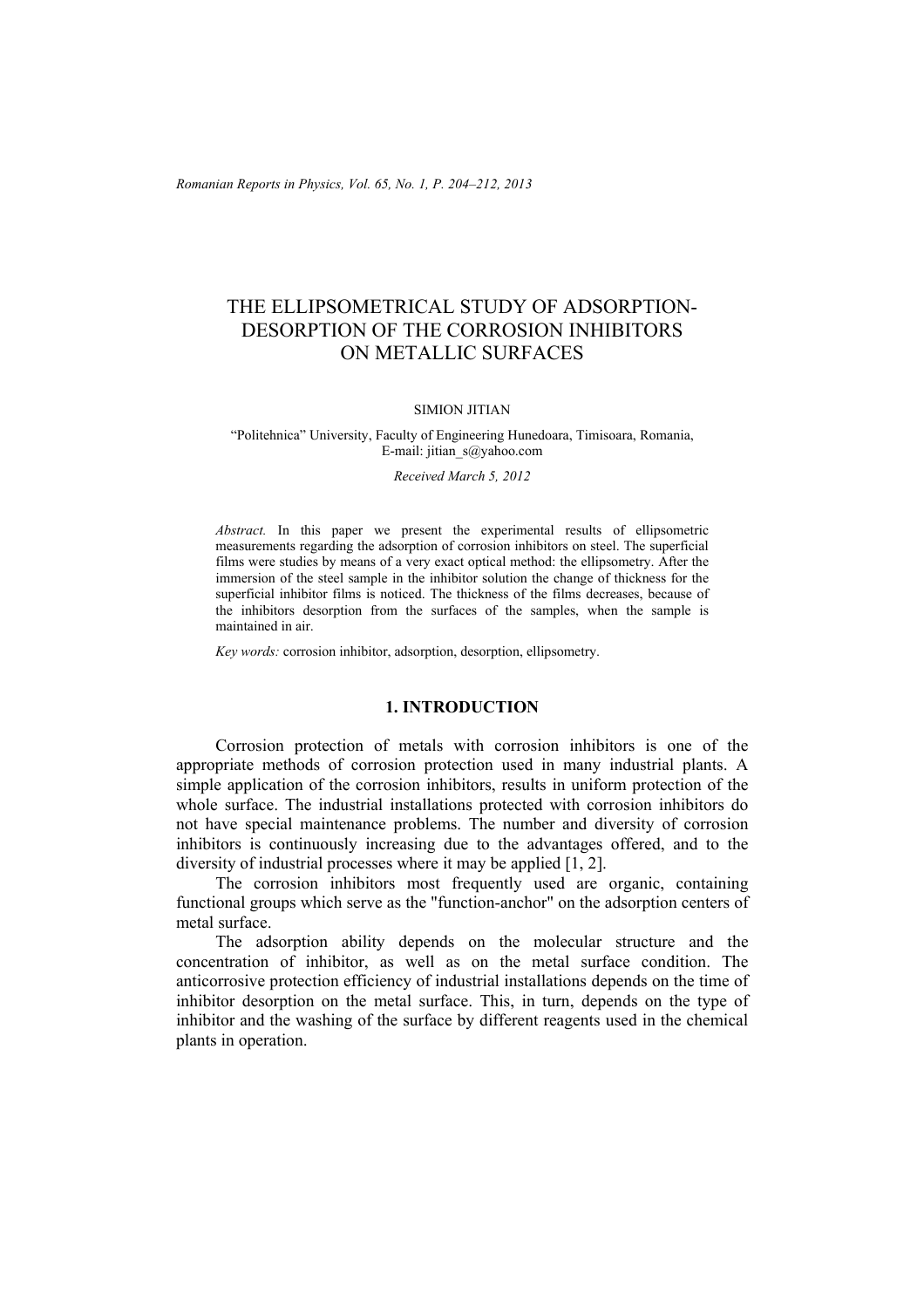The evaluation of the effectiveness of anticorrosive protection is generally made by electrochemical or gravimetric methods which focus on the corrosive action of various corrosive media [3, 4].

The thickness of the inhibitor on the metal surface and its temporal variation during adsorption or desorption can be achieved by optical methods. One of the nondestructive and highly refined methods is ellipsometry. It is possible to detect various adsorbed layers with thicknesses in the order of nanometer size [5, 6].

The ellipsometrical method is based on the analysis of changes in the state of polarization of a monochromatic radiation of wavelength  $\lambda$ , after reflection on a clean or film-covered, homogeneous, isotropic, and evenly thick surface, represented schematically in Fig. 1 [7].

The fundamental equation of ellipsometry:

$$
tg\Psi e^{i\Delta} = f\left(n_0, \varphi_0, \lambda, \overline{n}_f, \overline{k}_f, d_f, \overline{n}_s, \overline{k}_s\right)
$$
 (1)

links the measurable sizes  $\Delta$  and Ψ to the optical constants  $\overline{n}_s$ ,  $\overline{k}_s$  of the substrate and of the superficial film  $\overline{n}_f$ ,  $\overline{k}_f$ .



Fig.1 – The reflection of a monochromatic radiation on reflecting surfaces covered with surface films.

For superficial, optically non-absorbent films, it is possible to determine the thickness  $d_f$  of the film surface and its optical properties if the optical properties of the film-free substrate are previously known.

They are determined before placing the film, with additional measurement of the  $\Delta^0$  and  $\Psi^0$  ellipsometrical sizes for film-free substrate before depositing the film.

In this case, the fundamental equation:

$$
\tan \Psi^{0} e^{i\Delta^{0}} = f(n_0, \varphi_0, \overline{n}_s, \overline{k}_s)
$$
\n(2)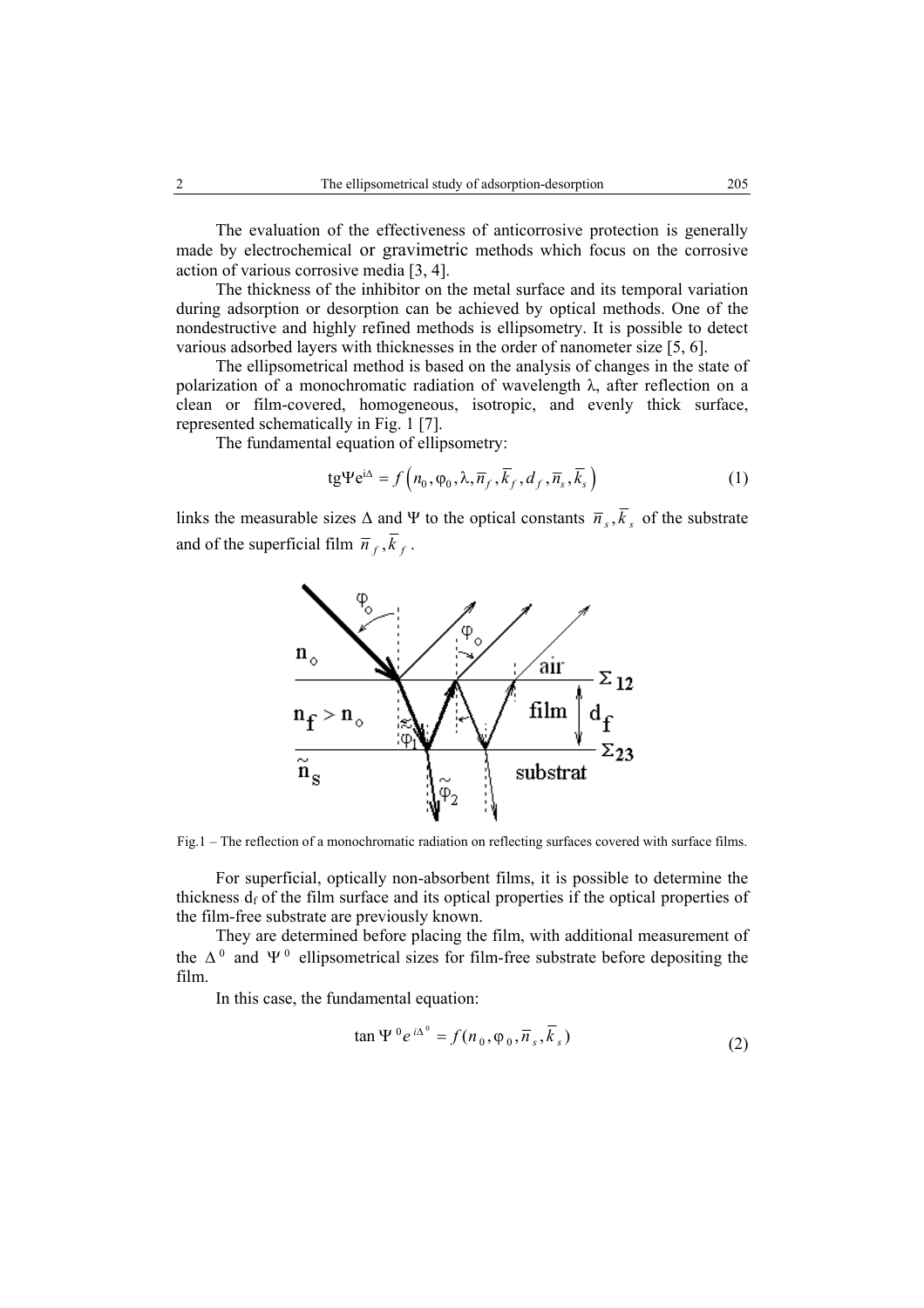is resolved.

For the thin superficial film of corrosion inhibitors we can suppose, in a good approximation, that they are optically non-absorbent.

Ellipsometry allows the accurate determination of thickness for superficial films only when their thickness is less than:

$$
d_f = \frac{\lambda}{2\sqrt{n_f^2 - n_0^2 \sin^2 \varphi_0}}.\tag{3}
$$

Reference literature presents in detail the working technique and the processing of the data resulting from experimental measurements [5, 8, 10].

In case there is a surface covered with a surface film, as shown in Fig. 1, the fundamental ellipsometric equation is as such:

$$
\tan \Psi \cdot e^{i\Delta} = \frac{\tilde{r}_{pf} + \tilde{r}_{ps} \cdot e^{i2\tilde{D}}}{1 + \tilde{r}_{pf} \cdot \tilde{r}_{ps} \cdot e^{i2\tilde{D}}} \cdot \frac{\tilde{r}_{sf} + \tilde{r}_{ss} \cdot e^{i2\tilde{D}}}{1 + \tilde{r}_{sf} \cdot \tilde{r}_{ss} \cdot e^{i2\tilde{D}}},\tag{4}
$$

where:  $\tilde{r}_{pf}$  and  $\tilde{r}_{sf}$  are the reflection coefficients at the interface air-film, corresponding to the two radiation components:

$$
\tilde{r}_{pf} = \frac{\tilde{n}_f \cos \varphi_0 - n_0 \cos \tilde{\varphi}_1}{\tilde{n}_f \cos \varphi_0 + n_0 \cos \tilde{\varphi}_1}; \quad \tilde{r}_{sf} = \frac{n_0 \cos \varphi_0 - \tilde{n}_f \cos \tilde{\varphi}_1}{n_0 \cos \varphi_0 + \tilde{n}_f \cos \tilde{\varphi}_1};
$$
(5)

 $-\tilde{r}_{ps}$  and  $\tilde{r}_{ss}$  are the reflection coefficients at the interface film-substrate, corresponding to the two radiation components:

$$
\tilde{r}_{ps} = \frac{\tilde{n}_s \cos \tilde{\varphi}_1 - \tilde{n}_f \cos \tilde{\varphi}_2}{\tilde{n}_s \cos \tilde{\varphi}_1 + \tilde{n}_f \cos \tilde{\varphi}_2}; \quad \tilde{r}_{ss} = \frac{\tilde{n}_f \cos \tilde{\varphi}_1 - \tilde{n}_s \cos \tilde{\varphi}_2}{\tilde{n}_f \cos \tilde{\varphi}_1 + \tilde{n}_s \cos \tilde{\varphi}_2};
$$
\n(6)

–  $\tilde{\varphi}_1$  and  $\tilde{\varphi}_2$  are the complex angle of incidence at the interface air-film and at the interface film-substrate, respectively, defined by Snellius's refraction law. These angles have been used as mathematical artificial means so that, for optical absorbing media, the relationship given by Snellius' law is observed; they should not be confused with the real refractive angles  $\varphi_0$ ,  $\varphi_1$  and  $\varphi_2$  in Fig. 1.

$$
n_0 \sin \varphi_0 = \tilde{n}_f \sin \tilde{\varphi}_1; \ \tilde{n}_1 \sin \tilde{\varphi}_1 = \tilde{n}_s \sin \tilde{\varphi}_2, \tag{7}
$$

 $\tilde{n}_f = \overline{n}_f - i \cdot \overline{k}_f$  is the film complex refractive index;  $\tilde{n}_s = \overline{n}_s - i \cdot \overline{k}_s$  is the substrate complex refractive index.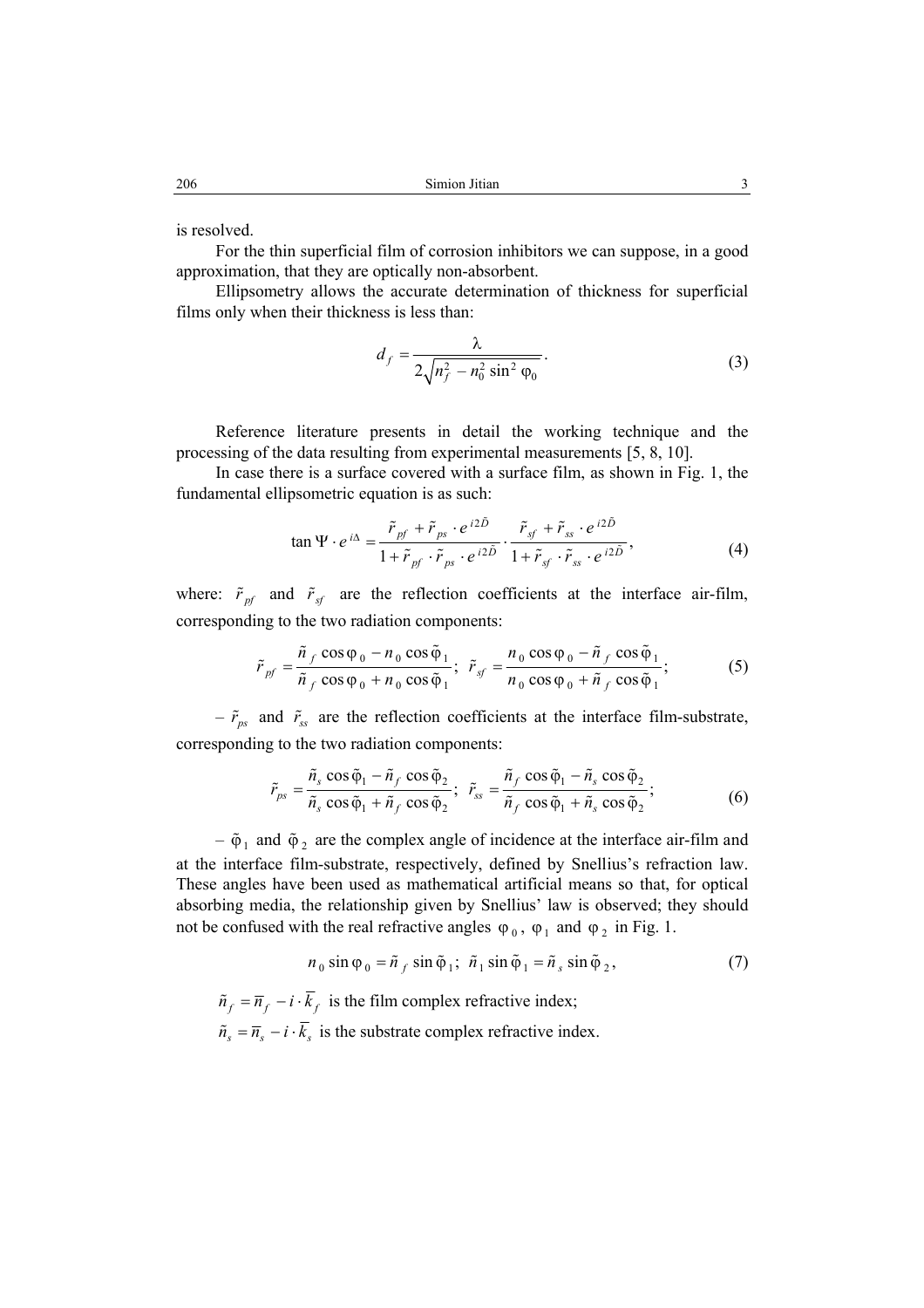The complex parameter  $\tilde{D}$  is expressed in terms of the wavelength of the incident radiation  $\lambda$  and film thickness by the relationship:

$$
\tilde{D} = \frac{-2\pi}{\lambda} d\sqrt{\tilde{n}_f^2 - n_0^2 \sin^2 \varphi_0}.
$$
\n(8)

In case of transparent films  $(\bar{k}_f = 0)$   $n_f$ ,  $\varphi_1$  and  $\tilde{D}$  are real. The film thickness *d* and refractive index  $n_f$  can be determined through a single elipsometric measurement  $(∆, \Psi)$ .

When the thickness  $d_f$  or the refractive index  $n_f$  of the surface film are not known, is resolved the relationship expressed by equation (4). Rearranging the terms, we obtain a quadratic of the form:

$$
C_1 \left(\exp \widetilde{D}\right)^2 + C_2 \left(\exp \widetilde{D}\right) + C_3 = 0, \tag{9}
$$

where  $C_1$ ,  $C_2$  and  $C_3$  are complex functions of the refractive indexes  $(n_0, \text{ and } n_f)$ , the angle of incidence  $\varphi_0$  and the ellipsometrical quantities, experimentally measured  $(\Delta$  and  $\Psi)$  [10].

# **2. EXPERIMENTAL**

The surface of OL-37 steel samples on which the corrosion inhibitor superficial films were deposited, was mechanically polished and then burnished into a perfect mirror. IC-2000 and ICI-2010 corrosion inhibitors were used. They are organophosphoric corrosion inhibitors: amino trimethylene phosphonic acid (ATPM) and 1-hydroxy ethylidene-1,1-diphosphonic acid (HEDP). The concentrations of the inhibitor solutions were 1 ‰.

The ellipsometrical measurements were performed by means of an IFTAR photoelectric ellipsometer in PCSA assembly, using monochromatic radiation with  $\lambda$  = 562.5 nm at 60<sup>0</sup> and 70<sup>0</sup> incidence angles.

Before each measurement, the surfaces of the steel samples were prepared by fresh polishing, and then they were washed with benzene.

The metal surface without the superficial film was ellipsometrically measured after it had been burnished and washed. Then steel samples were immersed for 40 minutes in solutions of inhibitors and were again ellipsometrically measured.

The new ellipsometrical measurement of the metallic surface with the inhibitor film adsorbed, correlated with ellipsometrical measurement of the filmfree metal surface, allows us to determine the thickness and refractive index of the superficial film [10].

The steel sample with the corrosion inhibitor adsorbed on the metal surface was kept in the measurement device of the ellipsometer in order to see, by measurements at different time intervals, the desorption kinetics of the corrosion inhibitor.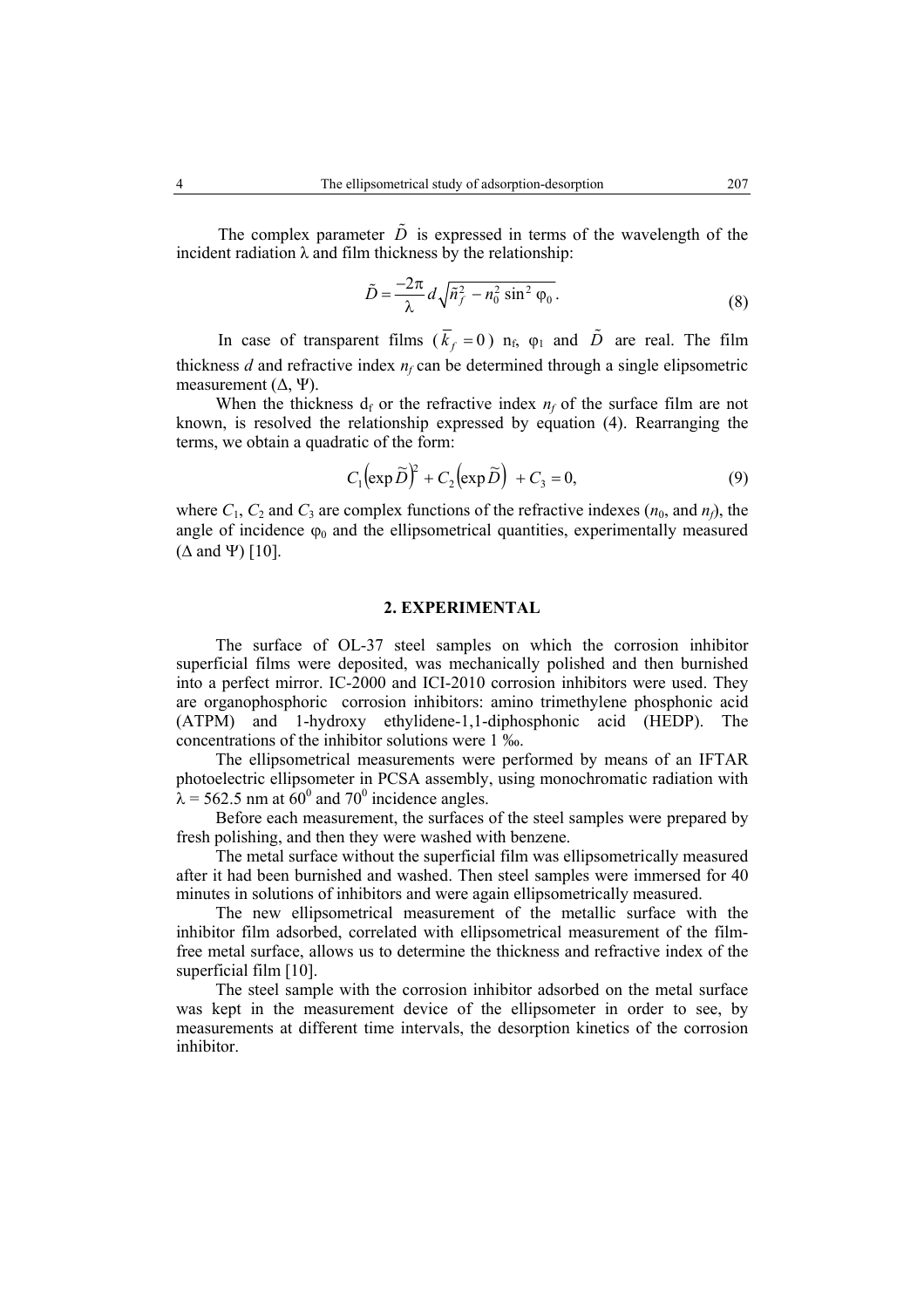The optical constants of the metal surface without surface films were calculated using the program developed by McCrackin [9]. This computer program written in Fortran IV was adapted to be run in Visual FORTRAN for Windows.

On the basis of the optical constants of the film-free metal surface, we could calculate the thickness and the optical constants of the superficial film, by means of the same computer program.

# **3. RESULTS AND DISCUSSION**

Figure 2 shows the time variation of the thickness for corrosion inhibitor films adsorbed on the surface of OL-37 steel.

We used IC-2010 and IC-2000 inhibitors. There is an increase in the adsorbed film thickness up to values of about 10 nm.

The inhibitor adsorbed on the metal surface will be desorbed if the metal surface is not kept immersed in the inhibitor solution. If the metal surface is maintained covered with inhibitor film in ambient atmosphere, there will be a time desorption of the inhibitor. Thus, the protective action on the metal surface will decrease.

Figure 3 presents the time variation of the thickness of an IC-2000 inhibitor film because of its desorption from the surface of steel.

A decrease of the inhibitor film thickness up to the order of 2 nm thickness is observed. This thickness is constant, after a sufficiently long time but the value of the inhibitor thickness is insufficient in some cases to ensure a better protection of the metallic surface, especially in highly corrosive media.

The study of desorption kinetics shows a simple 1st order kinetics. The rate constant, determined from the experimental measurements set, shown in Fig. 3, is  $k = 2.17 \cdot 10^{-2}$  min<sup>-1</sup>. It depends on the nature of the inhibitor.

It is also possible to study the desorption of the corrosion inhibitors by the simple observation of the time variation of  $\Delta$  and  $\Psi$  ellipsometrical sizes. This is possible for superficial film thicknesses below 10 nanometers [10].

Figure 4 shows the variation of ellipsometrical sizes  $\Delta$  and  $\Psi$  due to a decrease of the inhibitor film thickness during desorption.

We present the theoretical curves of variation of ellipsometrical sizes ∆ and Ψ for surface films with refractive indices whose values vary between 1.5 and 1.8. On the same graph are represented the experimental measurements.

During the desorption of the inhibitor film the value of  $\Delta$  increases while the value of Ψ decreases when the inhibitor film thickness decreases. The measured refractive index of the corrosion inhibitor film which is desorbed from the metal surface is  $n_f$  = 1.63.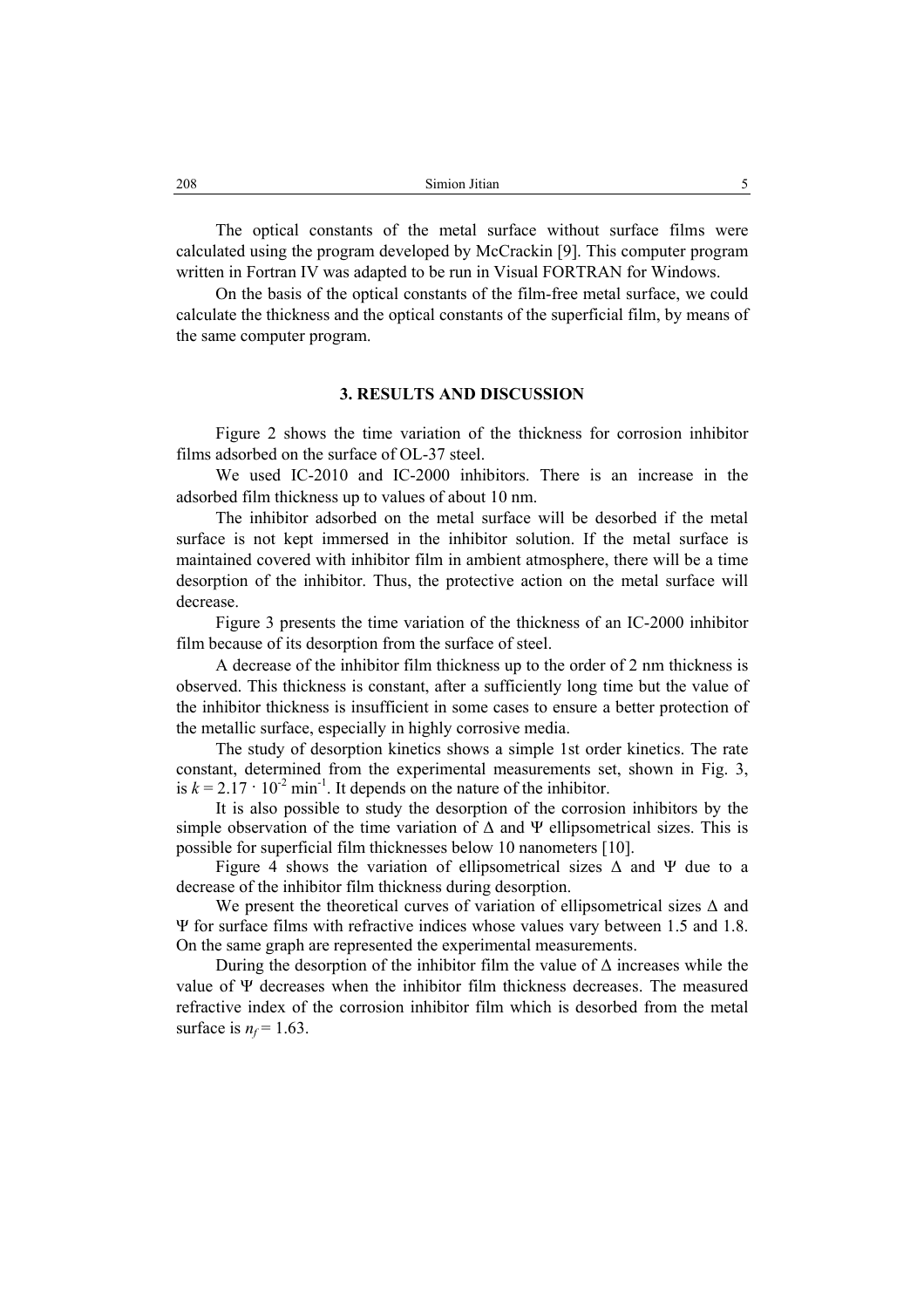

Fig. 2 – The adsorption of the corrosion inhibitors films on the OL-37 steel surface.



Fig. 3 – Desorption of the IC-2000 inhibitor film from the OL-37 steel surface.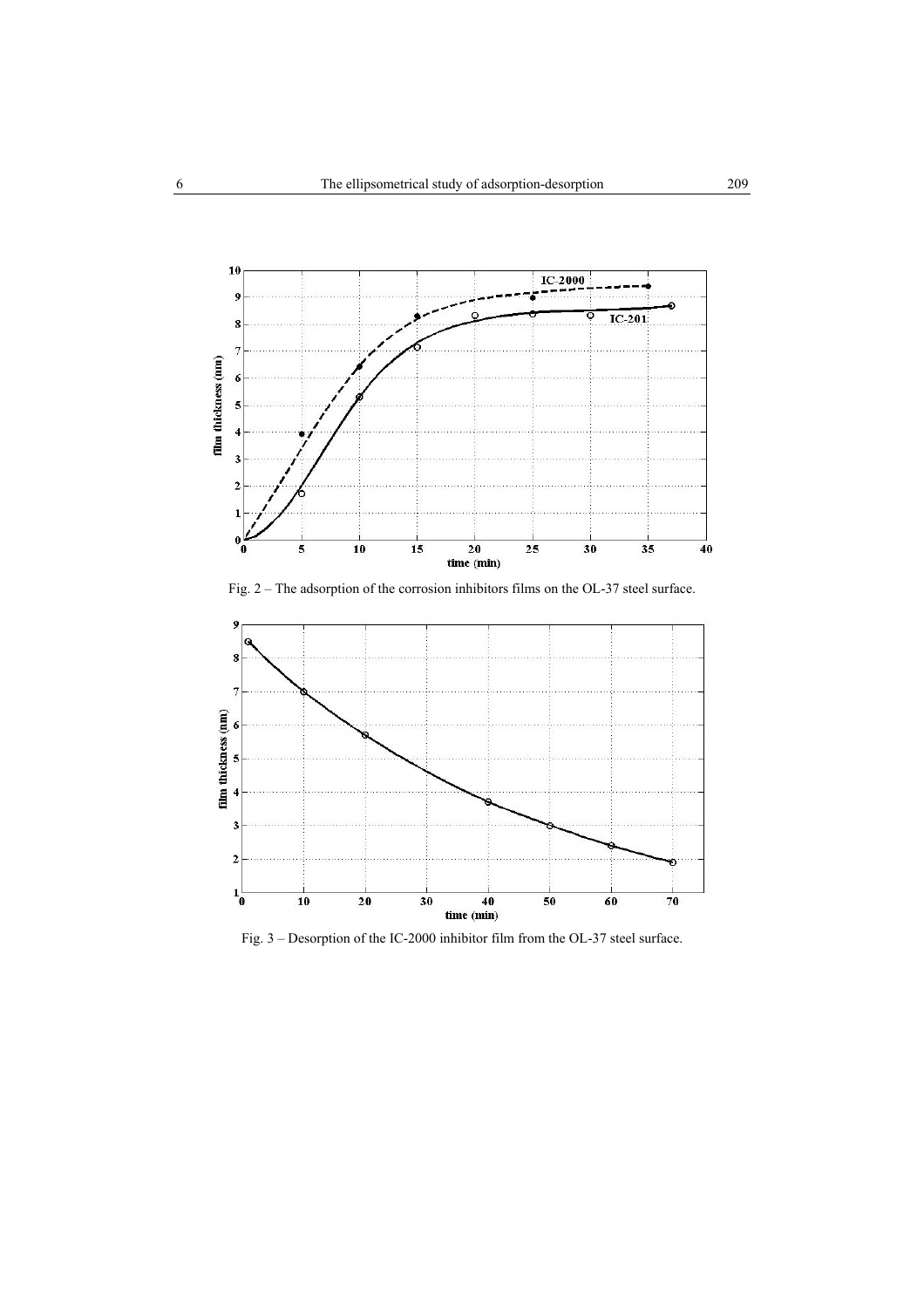

Fig. 4 – Change in ∆ and Ψ ellipsometrical sizes during desorption of the IC-2000 corrosion inhibitor on OL-37 steel surface.

Figure 5 shows the inhibitor desorption phenomena in three-dimensional coordinates ( $\Delta$ , Ψ, d<sub>f</sub>).



Fig. 5 – Desorption of the IC-2000 inhibitor film from the OL-37 steel surface.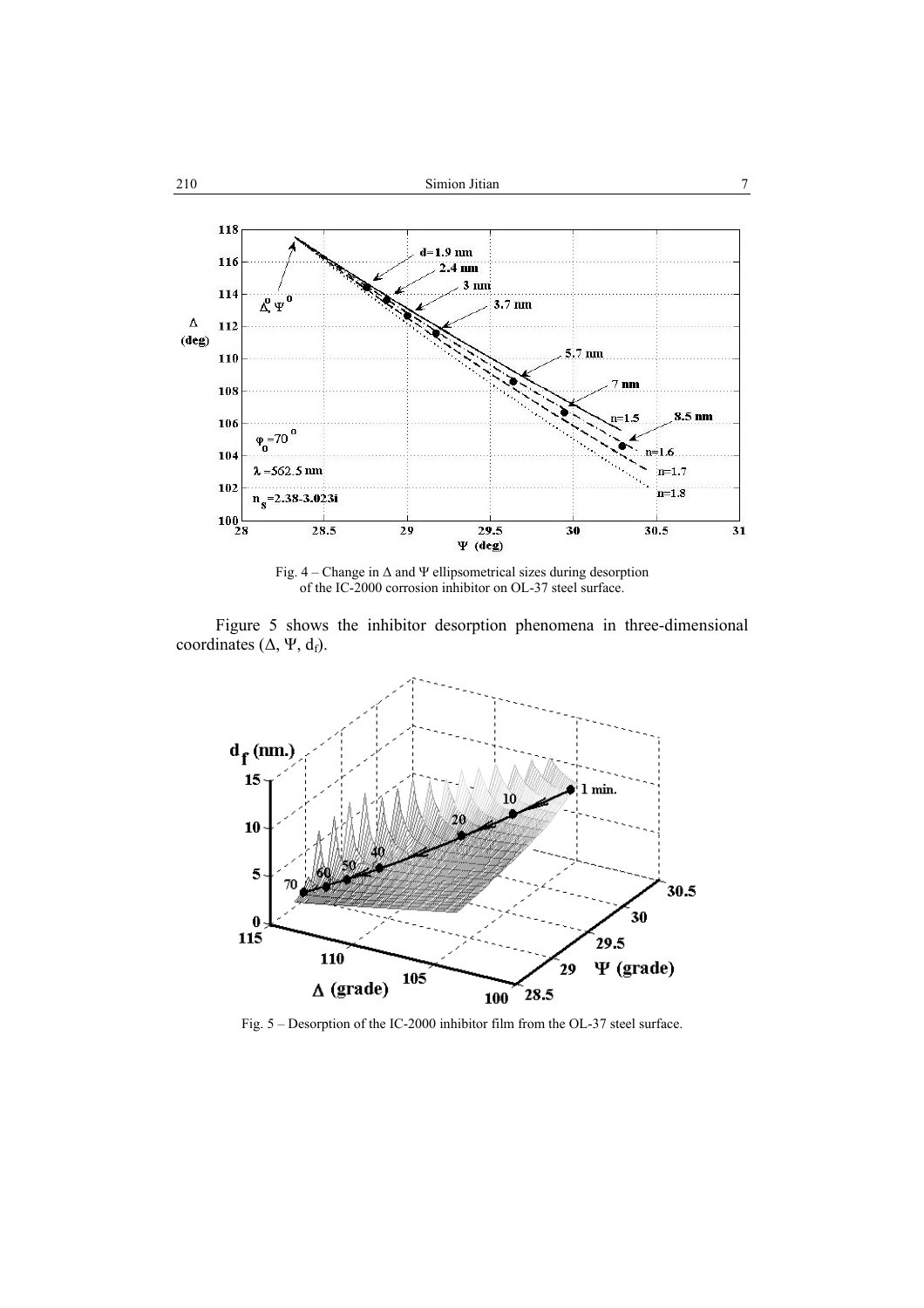The three-dimensional graphical representation allows a better observation of the desorption phenomenon, in which the superficial film thickness decreases with time and the ellipsometrical sizes will be changed. The values of time were marked on the figure from the time of the steel sample removal from corrosion inhibitor solution.

## **4. CONCLUSIONS**

The corrosion inhibitors have an important role in corrosion protection of industrial plants, particularly those in the chemical industry.

The study of metallic surface protection, ensured by corrosion inhibitors can be achieved by several methods. The optical methods of research on metallic surfaces covered by protective films are nondestructive, allowing the study of protective coatings "in situ".

The ellipsometrical method of surface analysis is of great sensitivity, allowing the study of surface films of nanometer or tenths of nanometer thickness. It is possible to determine by this method the thickness and optical constants (refractive index and absorption index) of surface films. You can also study the kinetics of adsorption or desorption of the corrosion inhibitor films.

The thickness of inhibitor films adsorbed on metal surface increases with time, to a constant value which depends on the inhibitor used and its concentration.

The thicknesses of films that do not ensure an effective protection is obtained after a sufficiently long time, during desorption.

The study of desorption shows a first order kinetics with a rate constant whose value depends on the type of inhibitor.

The ellipsometrical method that we have used, coupled with measurements of corrosion, allows drawing conclusions on the protection efficiency provided by a particular type of inhibitor.

## **REFERENCES**

- 1. I. Cameniţă, I.V. Brânzoi, A. Chiopescu, M. Moraru, F. Brânzoi, *Protecţia anticorosivă a oţelurilor în ape de zăcământ*, Rev. Chim., **58**, *12*, 1316–1321 (2007).
- 2. M. Apostolescu, F. Bandrabur, N. Apostolescu, G. Velea, *Inhibitori de coroziune performantele inhibitorului DMC-12*, Rev. Chim., **50**, *8*, 585–588 (1999).
- 3. V. Branzoi, F. Branzoi, A. Stanca, L. Pilan, *Evaluation of some corrosion inhibitors for industrial cooling waters by electrochemical methods*, Rev. Chim., **60**, *8*, 797–804 (2009).
- 4. K.D. Demadis, C. Mantzaridis, P. Lykoudis, *Effects of structural differences on metallic corrosion inhibition by metal-polyphosphonate thin films*, Ind. Eng. Chem. Res., **45**, 7795-7800 (2006).
- 5. D. Moisil, G. Moisil, *Teoria şi practica elipsometriei*, Edit. Tehnică, Bucureşti, 1973, pp.188–228.
- 6. M. Tomoaia-Cotişel, E. Chifu, S. Jitian, I. Bratu, S. Bran, P.T. Frangopol, A. Mocanu, *The Study of Stearic Acid Films by Ellipsometry and Absorption–Reflection IR Spectroscopy*, Studia Univ. "Babeş-Bolyai", Chemia, **XXXV**, *2*, 17–24 (1990).